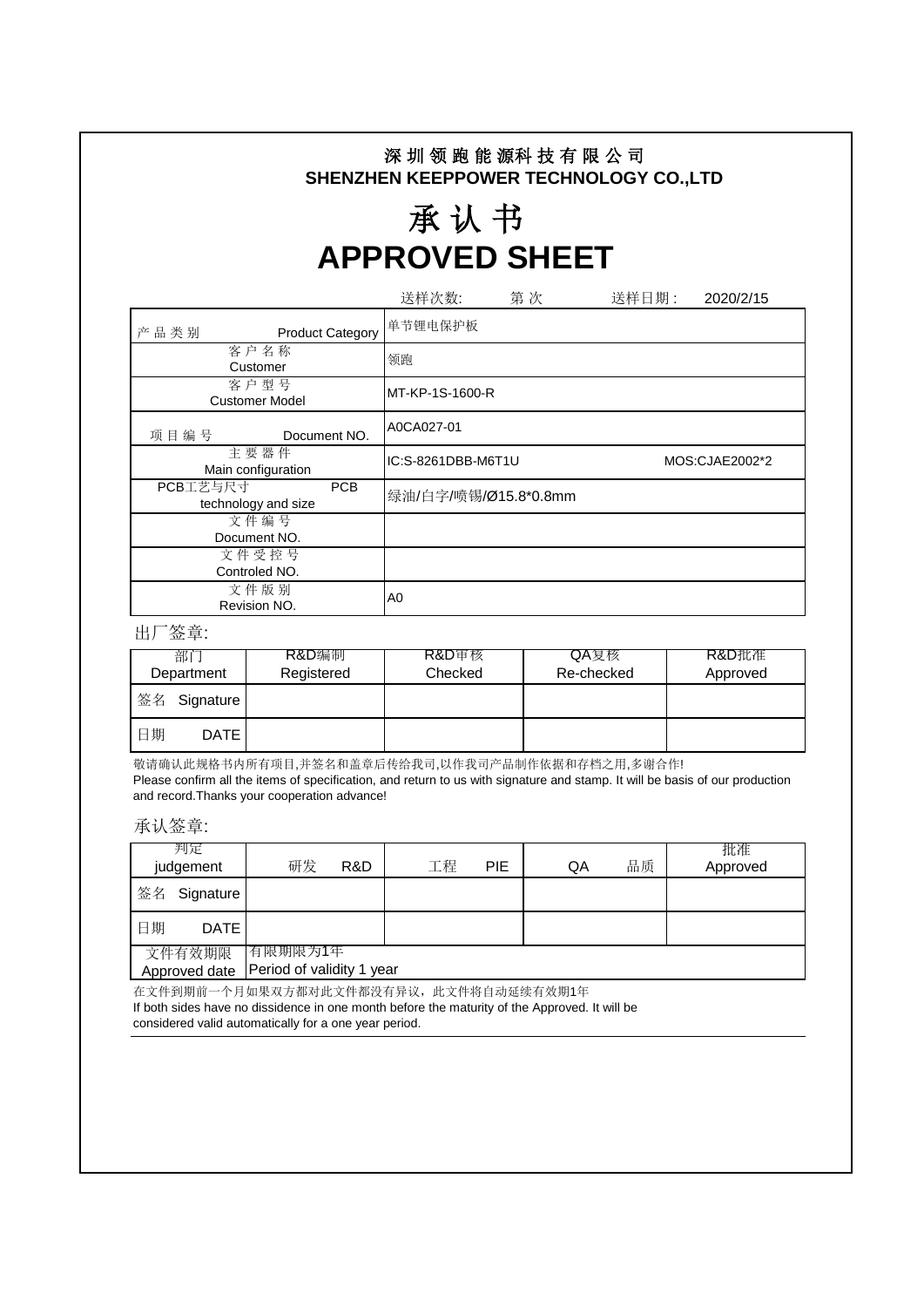| 深圳领跑能源科技有限公司SHENZHEN |                                      | 客户名称<br><b>Customer</b>        | 领跑              | 页码 Page<br>number  | 1/9            |
|----------------------|--------------------------------------|--------------------------------|-----------------|--------------------|----------------|
|                      | <b>KEEPPOWER TECHNOLOGY CO.,LTD</b>  | 客户型号                           | MT-KP-1S-1600-R | 版本 Revision        | A <sub>0</sub> |
| 项目名称                 | A0CA027-01                           | <b>Customer Model</b><br>文件受控号 |                 | NO.<br>实施日期        | 2020/2/15      |
| Document NO.         |                                      | Controled NO.                  |                 | <b>Issued date</b> |                |
|                      | 目录<br><b>CONTENTS</b>                |                                |                 |                    |                |
| 1 <sub>1</sub>       | 修订履历<br>MODIFIED LIST                |                                |                 | PAGE2              |                |
| 2 <sub>1</sub>       | 技术规格<br><b>SPECIFICATIONS</b>        |                                |                 | PAGE3              |                |
| 3.                   | 焊盘定义<br>PAD DEFINITION               |                                |                 | PAGE4              |                |
| 4 <sub>1</sub>       | 电气原理图<br><b>CIRCUIT DIAGRAM</b>      |                                |                 | PAGE5              |                |
| 5 <sub>1</sub>       | 材料清单<br>PARTS LIST                   |                                |                 | PAGE6              |                |
| $6\degree$           | PCB Layout                           |                                |                 | PAGE7              |                |
| 7.                   | 零部件图<br>PART MECHANICAL DRAWING      |                                |                 | PAGE8              |                |
| 8 <sub>1</sub>       | 包装运输指引<br>PACKING AND SHIPPING GUIDE |                                |                 | PAGE9              |                |
|                      |                                      |                                |                 |                    |                |
|                      |                                      |                                |                 |                    |                |
|                      |                                      |                                |                 |                    |                |
|                      |                                      |                                |                 |                    |                |
|                      |                                      |                                |                 |                    |                |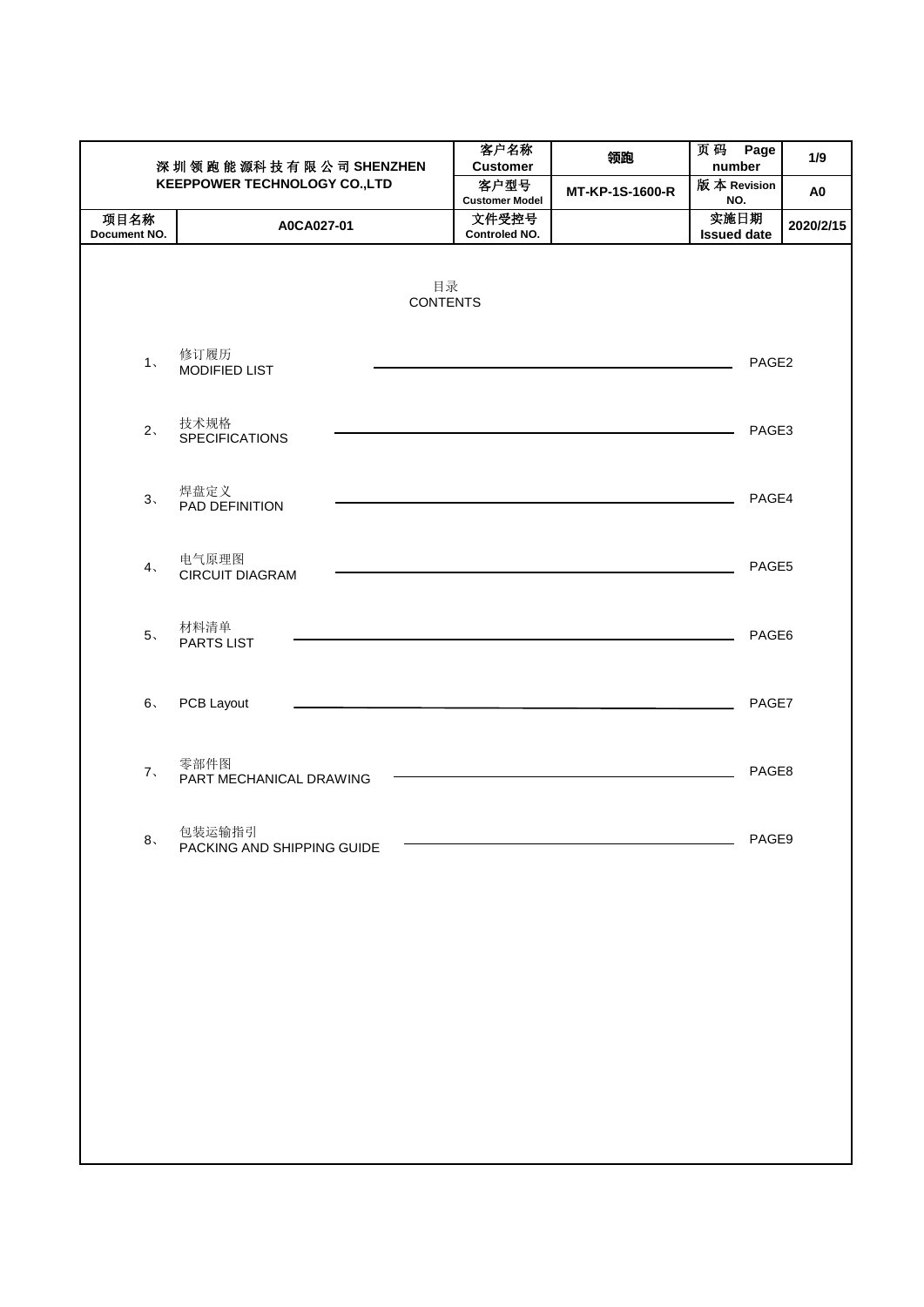|                      |                |                                     |            | 深圳领跑能源科技有限公司SHENZHEN               | 客户名称<br><b>Customer</b>                        | 领跑              |           | 页码<br>Page<br>number       | 2/9            |
|----------------------|----------------|-------------------------------------|------------|------------------------------------|------------------------------------------------|-----------------|-----------|----------------------------|----------------|
|                      |                | <b>KEEPPOWER TECHNOLOGY CO.,LTD</b> |            |                                    | 客户型号<br><b>Customer Model</b>                  | MT-KP-1S-1600-R |           | 版本 Revision<br>NO.         | A <sub>0</sub> |
| 项目名称<br>Document NO. |                |                                     | A0CA027-01 |                                    | 文件受控号<br>Controled NO.                         |                 |           | 实施日期<br><b>Issued date</b> | 2020/2/15      |
|                      | 1 <sub>1</sub> | 修订履历<br><b>MODIFIED LIST</b>        |            |                                    | 产品变更履历表<br><b>Product Modified Record List</b> |                 |           |                            |                |
|                      | 版本             | 日期                                  | 标记         |                                    | 变更内容                                           |                 | 责任人       | 输入编号                       |                |
|                      | Revision       | Date                                | Mark       |                                    | Modified content                               |                 | Principal | Input NO.                  |                |
|                      | A <sub>0</sub> | 2020/1/15                           |            | 用MT-KP-1S-1600-R(MT-A0CA027-A)板,贴2 | 个MOS                                           |                 | 张书东       | MT-KP-1S-<br>1600-R        |                |
|                      |                |                                     |            |                                    |                                                |                 |           |                            |                |
|                      |                |                                     |            |                                    |                                                |                 |           |                            |                |
|                      |                |                                     |            |                                    |                                                |                 |           |                            |                |
|                      |                |                                     |            |                                    |                                                |                 |           |                            |                |
|                      |                |                                     |            |                                    |                                                |                 |           |                            |                |
|                      |                |                                     |            |                                    |                                                |                 |           |                            |                |
|                      |                |                                     |            |                                    |                                                |                 |           |                            |                |
|                      |                |                                     |            |                                    |                                                |                 |           |                            |                |
|                      |                |                                     |            |                                    |                                                |                 |           |                            |                |
|                      |                |                                     |            |                                    |                                                |                 |           |                            |                |
|                      |                |                                     |            |                                    |                                                |                 |           |                            |                |
|                      |                |                                     |            |                                    |                                                |                 |           |                            |                |
|                      |                |                                     |            |                                    |                                                |                 |           |                            |                |
|                      |                |                                     |            |                                    |                                                |                 |           |                            |                |
|                      |                |                                     |            |                                    |                                                |                 |           |                            |                |
|                      |                |                                     |            |                                    |                                                |                 |           |                            |                |
|                      |                |                                     |            |                                    |                                                |                 |           |                            |                |
|                      |                |                                     |            |                                    |                                                |                 |           |                            |                |
|                      |                |                                     |            |                                    |                                                |                 |           |                            |                |
|                      |                |                                     |            |                                    |                                                |                 |           |                            |                |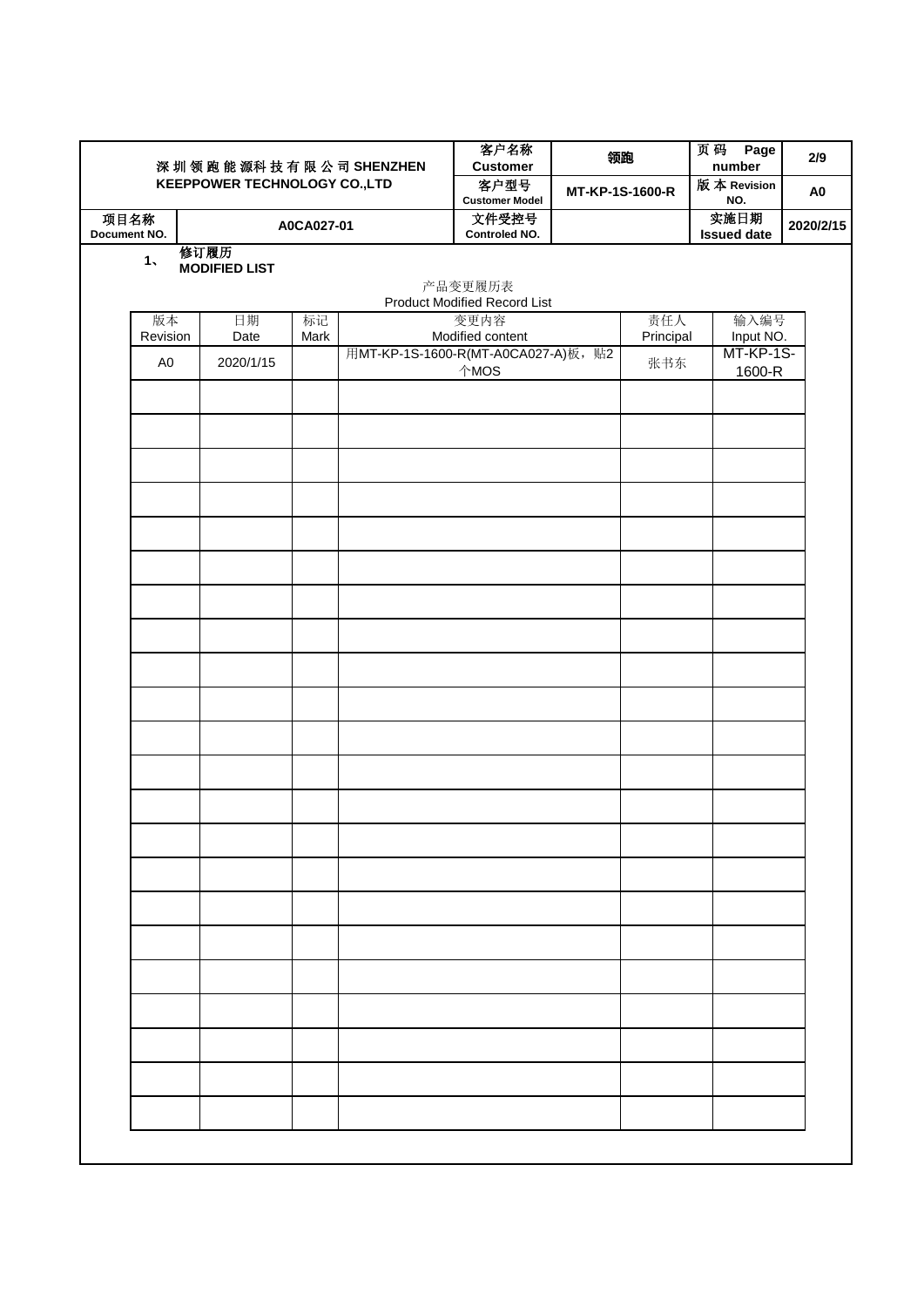|                                        |                                                       | 深圳领跑能源科技有限公司SHENZHEN                                                                                                                                                                                    |             | 客户名称<br><b>Customer</b>               |                          | 领跑              | 页码<br>Page<br>number       | 3/9            |
|----------------------------------------|-------------------------------------------------------|---------------------------------------------------------------------------------------------------------------------------------------------------------------------------------------------------------|-------------|---------------------------------------|--------------------------|-----------------|----------------------------|----------------|
|                                        | <b>KEEPPOWER TECHNOLOGY CO.,LTD</b>                   |                                                                                                                                                                                                         |             | 客户型号<br><b>Customer Model</b>         |                          | MT-KP-1S-1600-R | 版本 Revision<br>NO.         | A <sub>0</sub> |
| 项目名称<br>Document NO.                   |                                                       | A0CA027-01                                                                                                                                                                                              |             | 文件受控号<br>Controled NO.                |                          |                 | 实施日期<br><b>Issued date</b> | 2020/2/15      |
| 2 <sub>1</sub><br>2.2、环保要求<br>2.3、技术参数 | 规格<br>Environment request<br><b>Electric Features</b> | <b>SPECIFICATION</b><br>2.1、适用范围: 本技术规格书仅适用于A0CA027-01锂电池保护板,<br>Using scope: The specification only applies to Li-ion battery protection module, A0CA027-01.<br>$\boxdot$ ROHS<br>$\ddot{\phantom{a}}$ |             | $\Box$ Halogen-Free $\Box$ SONY-GP    |                          | 口 无要求           |                            |                |
| 保护IC:                                  |                                                       |                                                                                                                                                                                                         |             |                                       | 参数值                      |                 |                            |                |
| Protection IC:                         |                                                       | S-8261DBB-M6T1U                                                                                                                                                                                         |             |                                       | parameter value<br>常温25℃ |                 |                            |                |
|                                        |                                                       |                                                                                                                                                                                                         |             |                                       | General temperature 25°C |                 |                            |                |
|                                        |                                                       | 项目<br>item                                                                                                                                                                                              | 最小值<br>Min. |                                       | 典型值<br>Type value        | 最大值<br>Max.     | 单位<br>Unit                 |                |
|                                        |                                                       | 过充保护电压<br>Over charge protection voltage                                                                                                                                                                | 4.255       |                                       | 4.275                    | 4.295           | $\vee$                     |                |
|                                        |                                                       | 过充保护恢复电压<br>Over charge release voltage                                                                                                                                                                 | 4.125       |                                       | 4.175                    | 4.225           | V                          |                |
|                                        |                                                       | 过放保护电压<br>Over discharge protection voltage                                                                                                                                                             | 2.250       |                                       | 2.300                    | 2.350           | $\vee$                     |                |
|                                        |                                                       | 过放保护恢复电压<br>Over discharge release voltage                                                                                                                                                              | 2.400       | 2.500                                 |                          | 2.600           | V                          |                |
|                                        |                                                       | 放电过流检测电压<br>Over current detection voltage                                                                                                                                                              | 0.090       |                                       | 0.100                    | 0.110           | $\vee$                     |                |
|                                        | 放电过流保护电流<br>Over current protection current           |                                                                                                                                                                                                         | 15          |                                       | 20                       | 25              | A                          |                |
|                                        |                                                       | 充电过流保护电流                                                                                                                                                                                                | 15          | 20                                    |                          | 25              | A                          |                |
|                                        |                                                       | 过充保护延迟时间<br>Over charge protection delay time                                                                                                                                                           | 0.7         |                                       | 1.0                      | 1.3             | s                          |                |
|                                        |                                                       | 过放保护延迟时间<br>Over discharge protection delay time                                                                                                                                                        | 89.6        |                                       | 128                      | 166.4           | ms                         |                |
|                                        |                                                       | 放电过流保护延迟时间<br>Over current protection delay time                                                                                                                                                        | 5.6         |                                       | 8                        | 10.4            | ms                         |                |
|                                        |                                                       | 短路保护延迟时间<br>Short protection delay time                                                                                                                                                                 | 196         |                                       | 280                      | 364             | <b>us</b>                  |                |
|                                        |                                                       | 正常状态下静态电流<br>Current consumption (Operation)                                                                                                                                                            |             |                                       | 1.5                      | 4.0             | uA                         |                |
|                                        | 过放状态下静态电流<br>Current consumption (Power down)         |                                                                                                                                                                                                         |             |                                       |                          | 0.5             | uA                         |                |
|                                        | 导通内阻<br>Impedance                                     |                                                                                                                                                                                                         |             |                                       | 15                       | 30              | $m\Omega$                  |                |
|                                        | 输入电压(B+与B-间)<br>Input voltage(B+ to B-)               |                                                                                                                                                                                                         | $-0.3$      |                                       |                          | 12              | V                          |                |
|                                        | 最大持续充电电流<br>Max continuous charge current             |                                                                                                                                                                                                         |             |                                       |                          | 10              | A                          |                |
|                                        | 最大持续放电电流<br>Max continuous discharge current          |                                                                                                                                                                                                         |             |                                       |                          | 10              | A                          |                |
|                                        |                                                       | 工作温度<br>Operating temperature                                                                                                                                                                           | $-20$       |                                       |                          | $+55$           | $\rm ^{\circ}C$            |                |
|                                        |                                                       | 推荐存储条件<br>Recommendatory storage condition                                                                                                                                                              |             | Temperature range: $-5$ $\sim$ +35 °C |                          |                 | Humidity: 0%~75%RH         |                |
|                                        |                                                       | OV电池充电功能<br>OV battery charge function                                                                                                                                                                  |             |                                       | 允许Available              |                 |                            |                |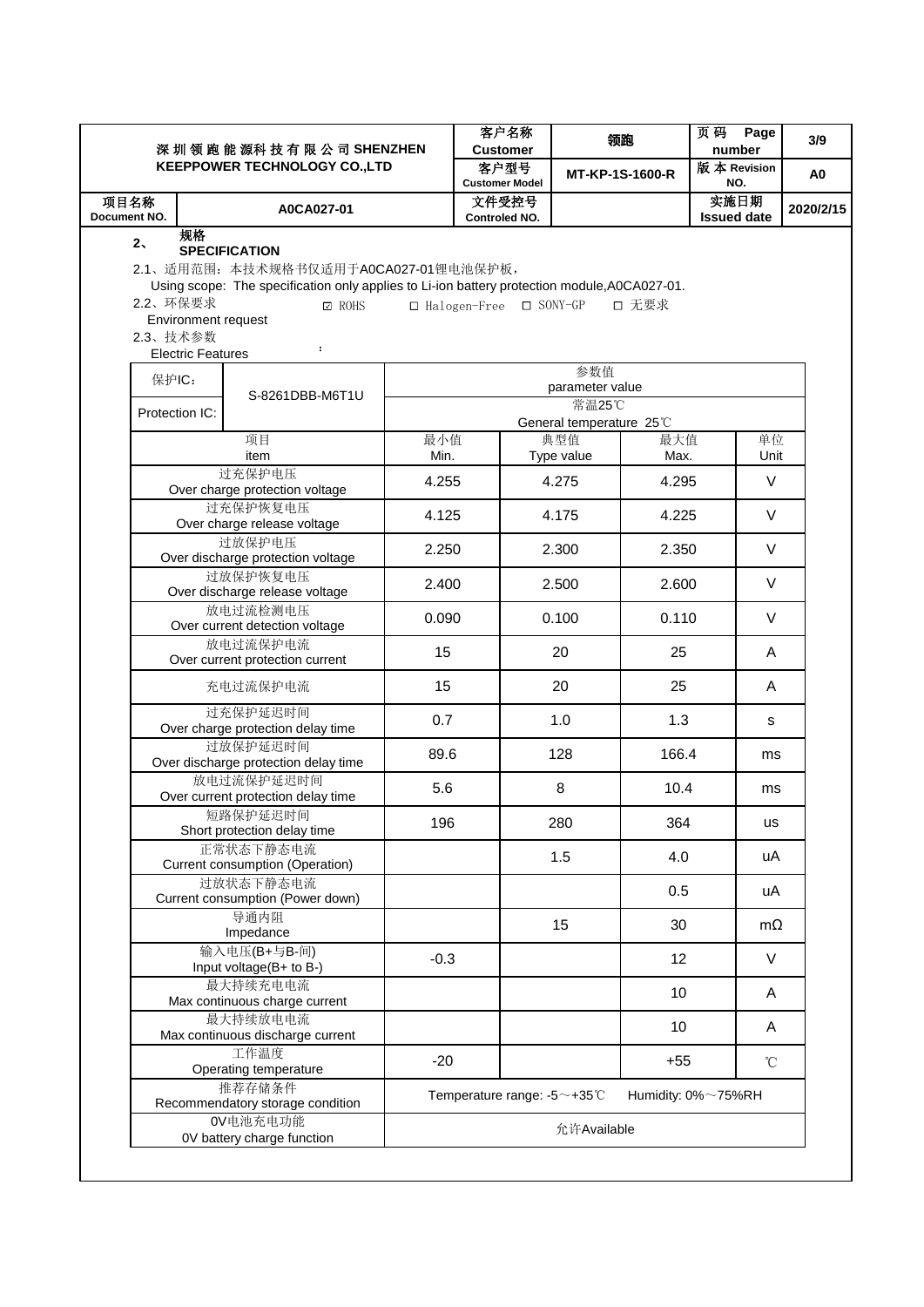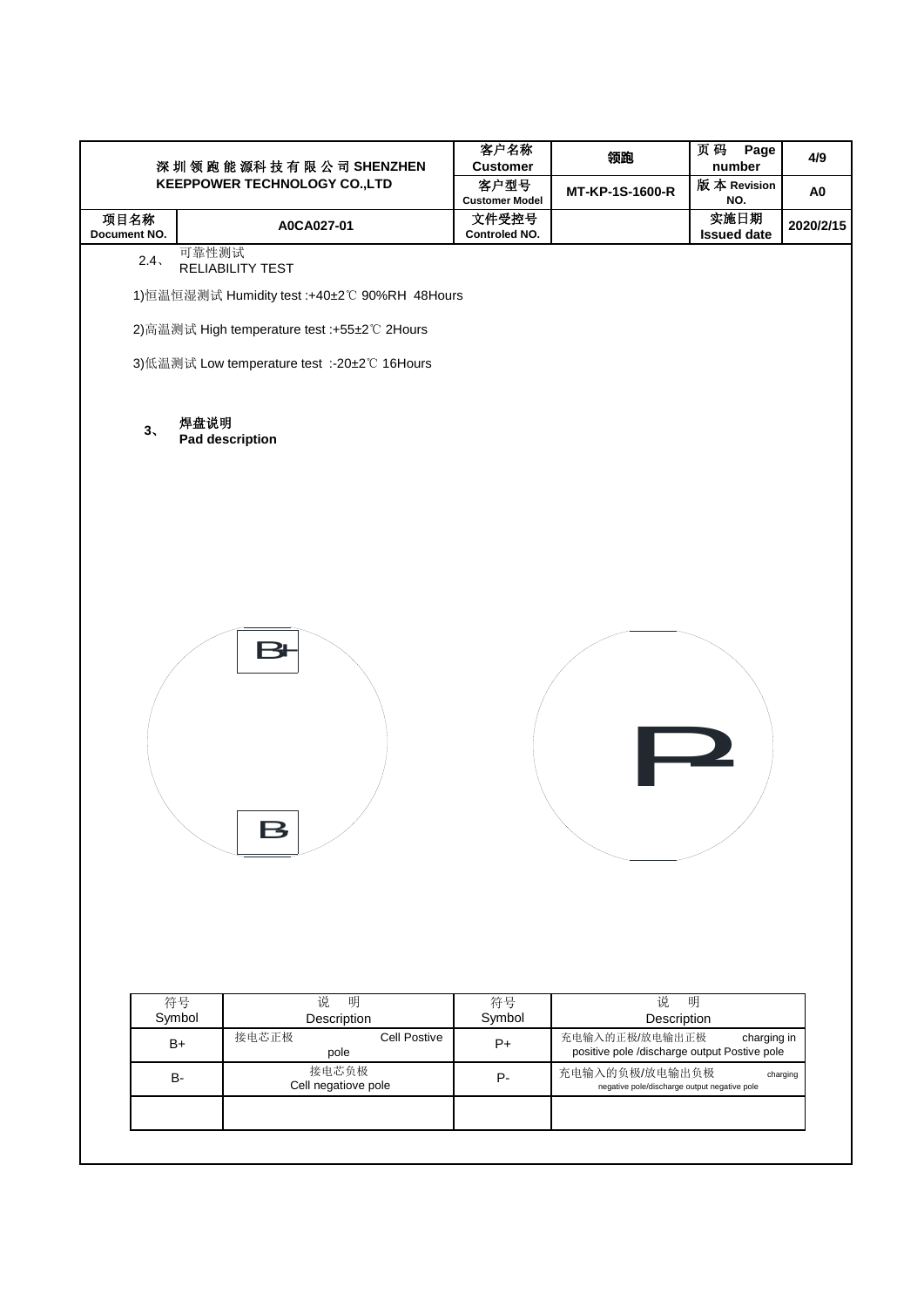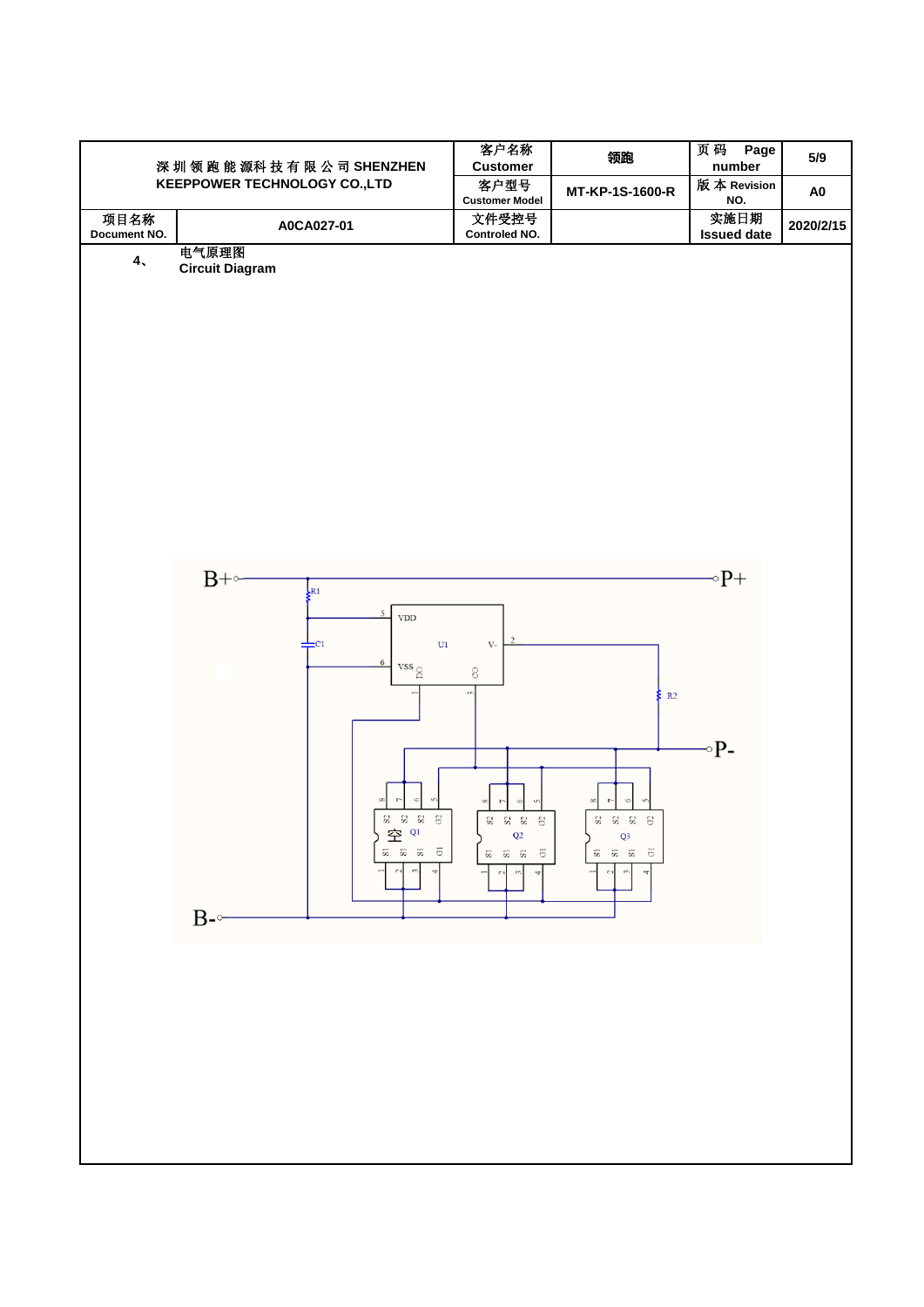|                      | 深圳领跑能源科技有限公司SHENZHEN<br><b>KEEPPOWER TECHNOLOGY CO.,LTD</b> |               |                                          |                               | 客户名称<br><b>Customer</b>       | 领跑              | 页码<br>number               | Page | 6/9            |  |  |  |
|----------------------|-------------------------------------------------------------|---------------|------------------------------------------|-------------------------------|-------------------------------|-----------------|----------------------------|------|----------------|--|--|--|
|                      |                                                             |               |                                          |                               | 客户型号<br><b>Customer Model</b> | MT-KP-1S-1600-R | 版本 Revision<br>NO.         |      | A <sub>0</sub> |  |  |  |
| 项目名称<br>Document NO. |                                                             | A0CA027-01    |                                          | 文件受控号<br><b>Controled NO.</b> |                               |                 | 实施日期<br><b>Issued date</b> |      | 2020/2/15      |  |  |  |
|                      | 物料清单<br>5 <sub>1</sub><br><b>PARTS LIST</b>                 |               |                                          |                               |                               |                 |                            |      |                |  |  |  |
|                      | 物料名称                                                        | 品牌            | 型号/规格                                    |                               | 封装                            | 元件编号            |                            | 数量   |                |  |  |  |
|                      | 贴片电容                                                        | 三星            | 0603/0.1uF/+80%-20%/16V                  |                               | 0603                          | C <sub>1</sub>  |                            | 1    |                |  |  |  |
|                      | 国巨<br>贴片电阻                                                  |               | 0603/330Ω±5%/1/10W                       |                               | 0603                          | R <sub>1</sub>  |                            | 1    |                |  |  |  |
|                      | 贴片电阻<br>国巨                                                  |               | 0603/470Ω±5%/1/10W                       |                               | 0603                          | R <sub>2</sub>  |                            | 1    |                |  |  |  |
|                      | 贴片保护IC                                                      | 精工            | S-8261DBB-M6T1U                          |                               | SOT23-6                       | U <sub>1</sub>  |                            | 1    |                |  |  |  |
|                      | 贴片MOSFET                                                    | 长电            | CJAE2002                                 |                               | DFNWB3<br>$x3 - 8$ L          | Q1, Q2, Q3,     |                            | 3    |                |  |  |  |
|                      | <b>PCB</b>                                                  | <b>ASSOON</b> | MT-A0CA027-A/两层板/亮金<br>0.1 <sub>um</sub> |                               | 绿油/白字                         | Ø15.8*0.8mm     |                            | 1    |                |  |  |  |
|                      |                                                             |               |                                          |                               | B+, B-不贴镍片, 不加锡.              |                 |                            |      |                |  |  |  |

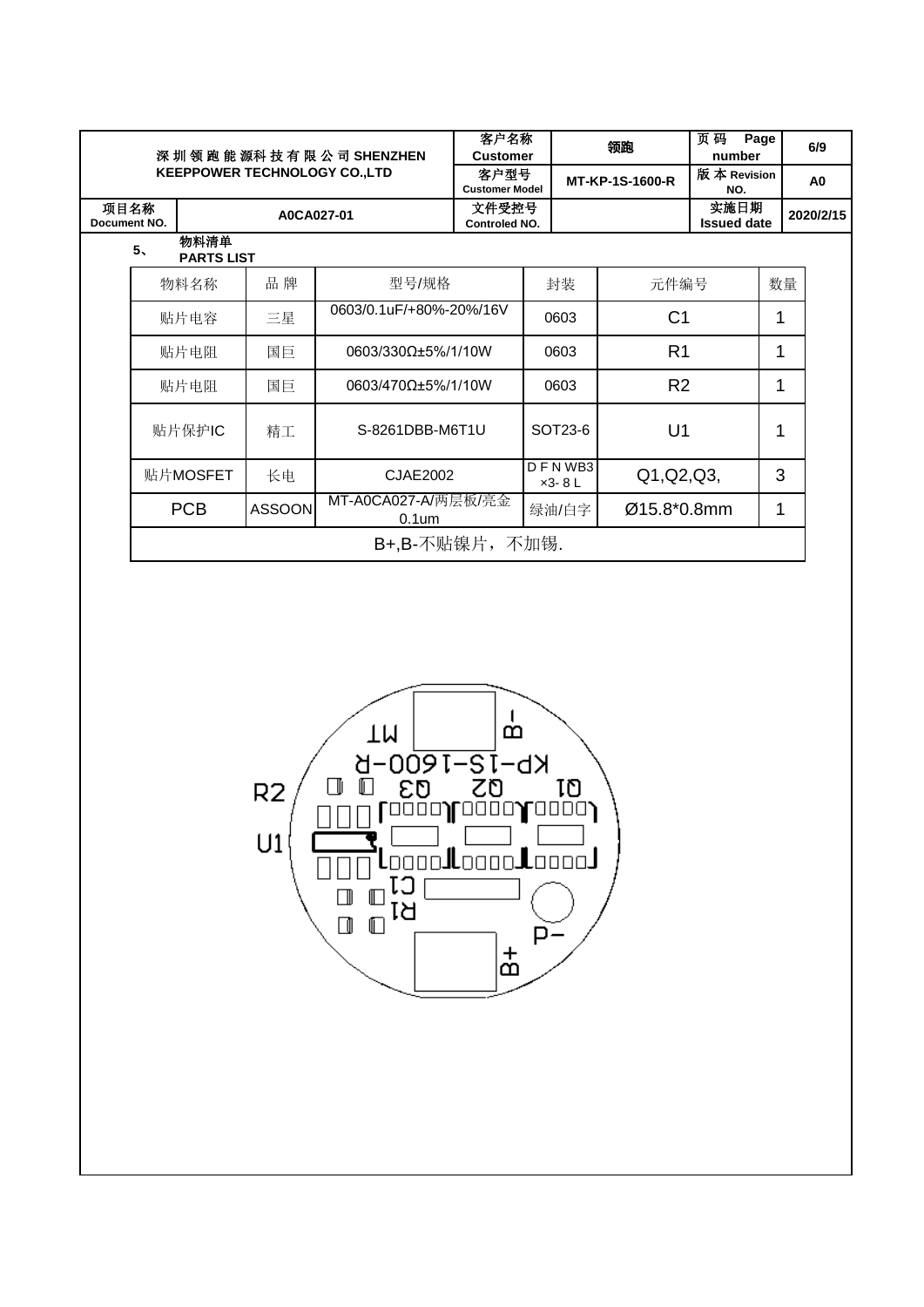|                          | 深圳领跑能源科技有限公司SHENZHEN                | 客户名称<br><b>Customer</b>                                                                                                                                                                                                                                             | 领跑              | 页码<br>Page<br>number | 7/9            |
|--------------------------|-------------------------------------|---------------------------------------------------------------------------------------------------------------------------------------------------------------------------------------------------------------------------------------------------------------------|-----------------|----------------------|----------------|
|                          | <b>KEEPPOWER TECHNOLOGY CO.,LTD</b> | 客户型号                                                                                                                                                                                                                                                                | MT-KP-1S-1600-R | 版本 Revision          | A <sub>0</sub> |
| 项目名称                     |                                     | <b>Customer Model</b><br>文件受控号                                                                                                                                                                                                                                      |                 | NO.<br>实施日期          |                |
| Document NO.             | A0CA027-01                          | Controled NO.                                                                                                                                                                                                                                                       |                 | <b>Issued date</b>   | 2020/2/15      |
| 6、PCB Layout             |                                     |                                                                                                                                                                                                                                                                     |                 |                      |                |
|                          |                                     |                                                                                                                                                                                                                                                                     |                 |                      |                |
| TOP SILKSCREEN           |                                     |                                                                                                                                                                                                                                                                     |                 |                      |                |
|                          |                                     | á<br>TM                                                                                                                                                                                                                                                             |                 |                      |                |
|                          | R2                                  |                                                                                                                                                                                                                                                                     |                 |                      |                |
|                          | ${\sf U1}$                          |                                                                                                                                                                                                                                                                     |                 |                      |                |
|                          |                                     | $\begin{picture}(120,140)(-10,140)(-10,140)(-10,140)(-10,140)(-10,140)(-10,140)(-10,140)(-10,140)(-10,140)(-10,140)(-10,140)(-10,140)(-10,140)(-10,140)(-10,140)(-10,140)(-10,140)(-10,140)(-10,140)(-10,140)(-10,140)(-10,140)(-10,140)(-10,140)(-10,140)(-10,140$ |                 |                      |                |
|                          |                                     |                                                                                                                                                                                                                                                                     |                 |                      |                |
|                          |                                     | $\frac{1}{\overline{2}}$                                                                                                                                                                                                                                            |                 |                      |                |
|                          |                                     |                                                                                                                                                                                                                                                                     |                 |                      |                |
| <b>TOP SIDE</b>          |                                     |                                                                                                                                                                                                                                                                     |                 |                      |                |
|                          |                                     |                                                                                                                                                                                                                                                                     |                 |                      |                |
|                          |                                     |                                                                                                                                                                                                                                                                     |                 |                      |                |
|                          |                                     |                                                                                                                                                                                                                                                                     |                 |                      |                |
|                          |                                     | ונ                                                                                                                                                                                                                                                                  |                 |                      |                |
|                          |                                     |                                                                                                                                                                                                                                                                     |                 |                      |                |
|                          |                                     |                                                                                                                                                                                                                                                                     |                 |                      |                |
|                          |                                     |                                                                                                                                                                                                                                                                     |                 |                      |                |
| <b>BOTTOM SILKSCREEN</b> |                                     |                                                                                                                                                                                                                                                                     |                 |                      |                |
|                          |                                     |                                                                                                                                                                                                                                                                     |                 |                      |                |
|                          |                                     |                                                                                                                                                                                                                                                                     |                 |                      |                |
|                          |                                     |                                                                                                                                                                                                                                                                     |                 |                      |                |
|                          |                                     |                                                                                                                                                                                                                                                                     |                 |                      |                |
|                          |                                     |                                                                                                                                                                                                                                                                     |                 |                      |                |
|                          |                                     |                                                                                                                                                                                                                                                                     |                 |                      |                |
|                          |                                     |                                                                                                                                                                                                                                                                     |                 |                      |                |
| <b>BOTTOM SIDE</b>       |                                     |                                                                                                                                                                                                                                                                     |                 |                      |                |
|                          |                                     |                                                                                                                                                                                                                                                                     |                 |                      |                |
|                          |                                     |                                                                                                                                                                                                                                                                     |                 |                      |                |
|                          |                                     |                                                                                                                                                                                                                                                                     |                 |                      |                |
|                          |                                     |                                                                                                                                                                                                                                                                     |                 |                      |                |
|                          |                                     |                                                                                                                                                                                                                                                                     |                 |                      |                |
|                          |                                     |                                                                                                                                                                                                                                                                     |                 |                      |                |
|                          |                                     |                                                                                                                                                                                                                                                                     |                 |                      |                |
|                          |                                     |                                                                                                                                                                                                                                                                     |                 |                      |                |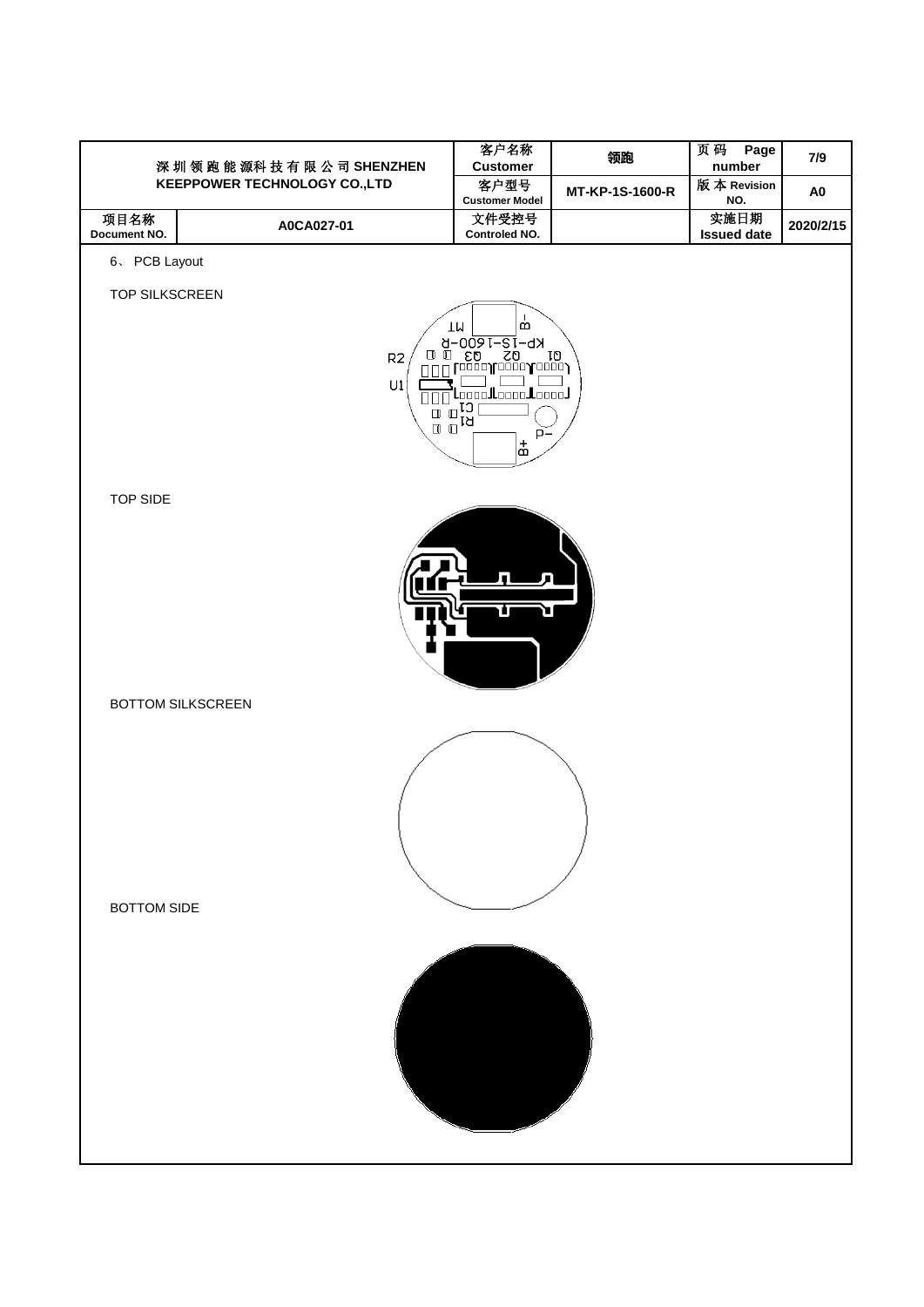|                      |                          | 深圳领跑能源科技有限公司SHENZHEN<br><b>KEEPPOWER TECHNOLOGY CO.,LTD</b>    | 客户名称<br><b>Customer</b><br>客户型号<br><b>Customer Model</b> | 领跑<br>MT-KP-1S-1600-R   | 页码<br>Page<br>number<br>版本 Revision<br>NO. | 8/9<br>A <sub>0</sub> |
|----------------------|--------------------------|----------------------------------------------------------------|----------------------------------------------------------|-------------------------|--------------------------------------------|-----------------------|
| 项目名称<br>Document NO. |                          | A0CA027-01                                                     | 文件受控号<br>Controled NO.                                   |                         | 实施日期<br><b>Issued date</b>                 | 2020/2/15             |
| 7,                   | 零部件规格---PCB<br>015,8+0.2 | <b>SPEC--PCB Mechanical Drawing</b><br>$B+$<br>C<br>4<br>$B -$ |                                                          | 0.1UM亮金<br>$0.8 + 0.1$  | 15,5                                       |                       |
|                      | 未注公差<br>Tolerance        | :±0.15                                                         |                                                          |                         | 单位<br>毫米<br>Unit<br>$\mathsf{mm}$          |                       |
|                      | 焊盘加锡<br>Pads Solder      |                                                                |                                                          | 板层<br>Layer             | 2 Layer                                    |                       |
|                      | 材质<br>Grade              | $FR-4$                                                         |                                                          | 基板铜厚<br>Copper(CU)      | 10Z                                        |                       |
|                      | 阻焊油<br>Solder            | 亮光浅绿色Green                                                     |                                                          | 丝印油<br>Silkscreen       | 白色White                                    |                       |
|                      | 焊盘处理<br>Pads plating     | 喷锡                                                             |                                                          | 镀层厚度<br>Plate Thickness |                                            |                       |
|                      |                          |                                                                |                                                          |                         |                                            |                       |